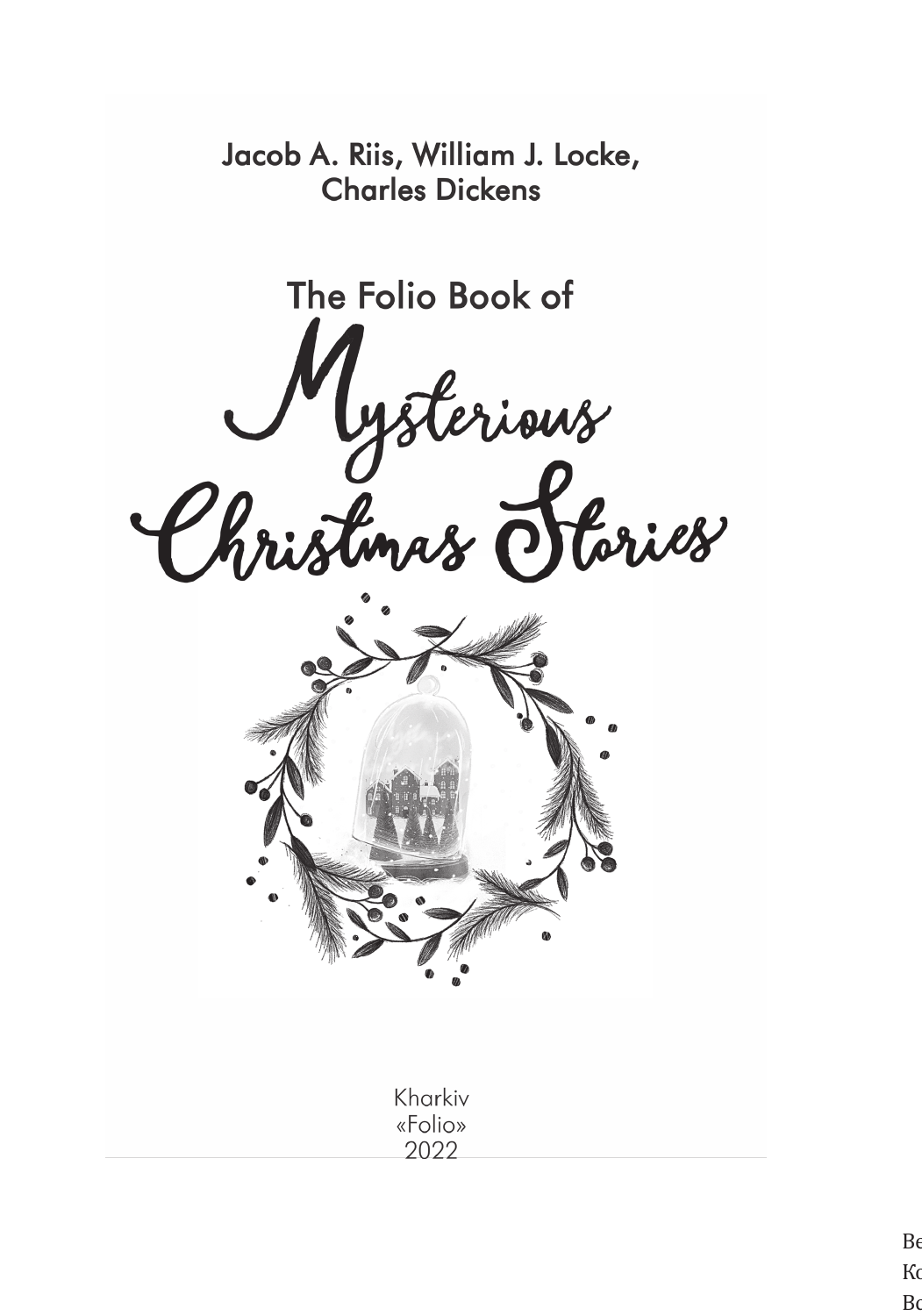

### The Kid Hangs Up His Stocking



The clock in the West Side Boys' Lodging house ticked out the seconds of Christmas Eve as slowly and methodically as if six fat turkeys were not sizzling in the basement kitchen against the morrow's spread, and as if two-score boys were not racking their brains to guess what kind of pies would go with them. Out on the avenue the shopkeepers were barring doors and windows, and shouting "Merry Christmas!" to one another across the street as they hurried to get home. The drays ran over the pavement with muffled sounds; winter had set in with a heavy snowstorm. In the big hall the monotonous click of checkers on the board kept step with the clock. The smothered exclamations of the boys at some unexpected, bold stroke, and the scratching of a little fellow's pencil on a slate, trying to figure out how long it was yet till the big dinner, were the only sounds that broke the quiet of the room. The superintendent dozed behind his desk.

A door at the end of the hall creaked, and a head with a shock of weather-beaten hair was stuck cautiously through the opening.

"Tom!" it said in a stage whisper. "Hi, Tom! Come up an' git on ter de lay of de Kid."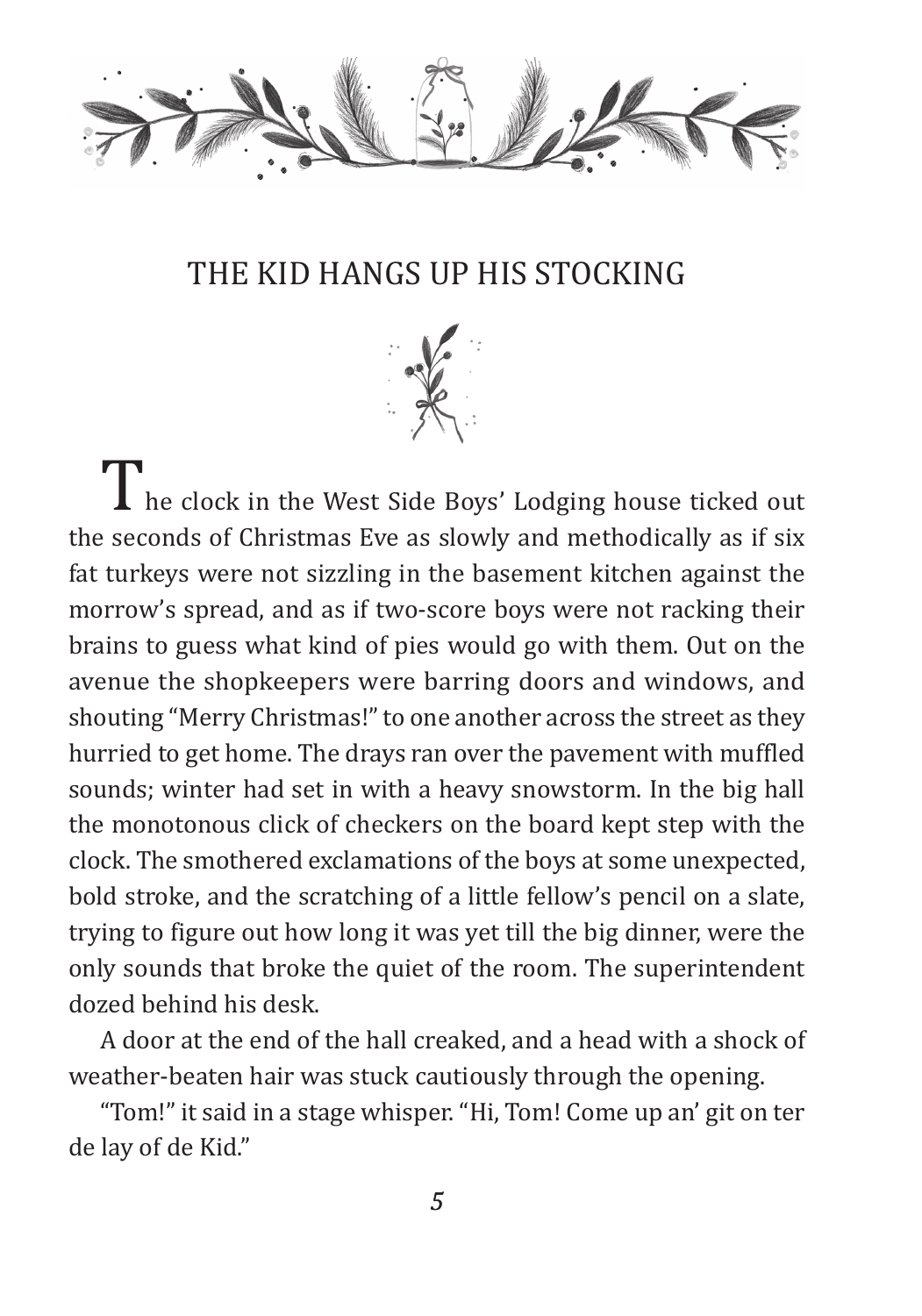A bigger boy in a jumper, who had been lounging on two chairs by the group of checker players, sat up and looked toward the door. Something in the energetic toss of the head there aroused his instant curiosity, and he started across the room. After a brief whispered conference the door closed upon the two, and silence fell once more on the hall.

They had been gone but a little while when they came back in haste. The big boy shut the door softly behind him and set his back against it.

"Fellers," he said, "what d'ye t'ink? I'm blamed if de Kid ain't gone an' hung up his sock fer Chris'mas!"

The checkers dropped, and the pencil ceased scratching on the slate, in breathless suspense.

"Come up an' see," said Tom, briefly, and led the way.

The whole band followed on tiptoe. At the foot of the stairs their leader halted.

"Yer don't make no noise," he said, with a menacing gesture. "You, Savoy!"—to one in a patched shirt and with a mischievous twinkle,— "you don't come none o' yer monkeyshines. If you scare de Kid you'll get it in de neck, see!"

With this admonition they stole upstairs. In the last cot of the double tier of bunks a boy much smaller than the rest slept, snugly tucked in the blankets. A tangled curl of yellow hair strayed over his baby face. Hitched to the bedpost was a poor, worn little stocking, arranged with much care so that Santa Claus should have as little trouble in filling it as possible. The edge of a hole in the knee had been drawn together and tied with a string to prevent anything falling out. The boys looked on in amazed silence. Even Savoy was dumb.

Little Willie, or, as he was affectionately dubbed by the boys, "the Kid," was a waif who had drifted in among them some months before. Except that his mother was in the hospital, nothing was known about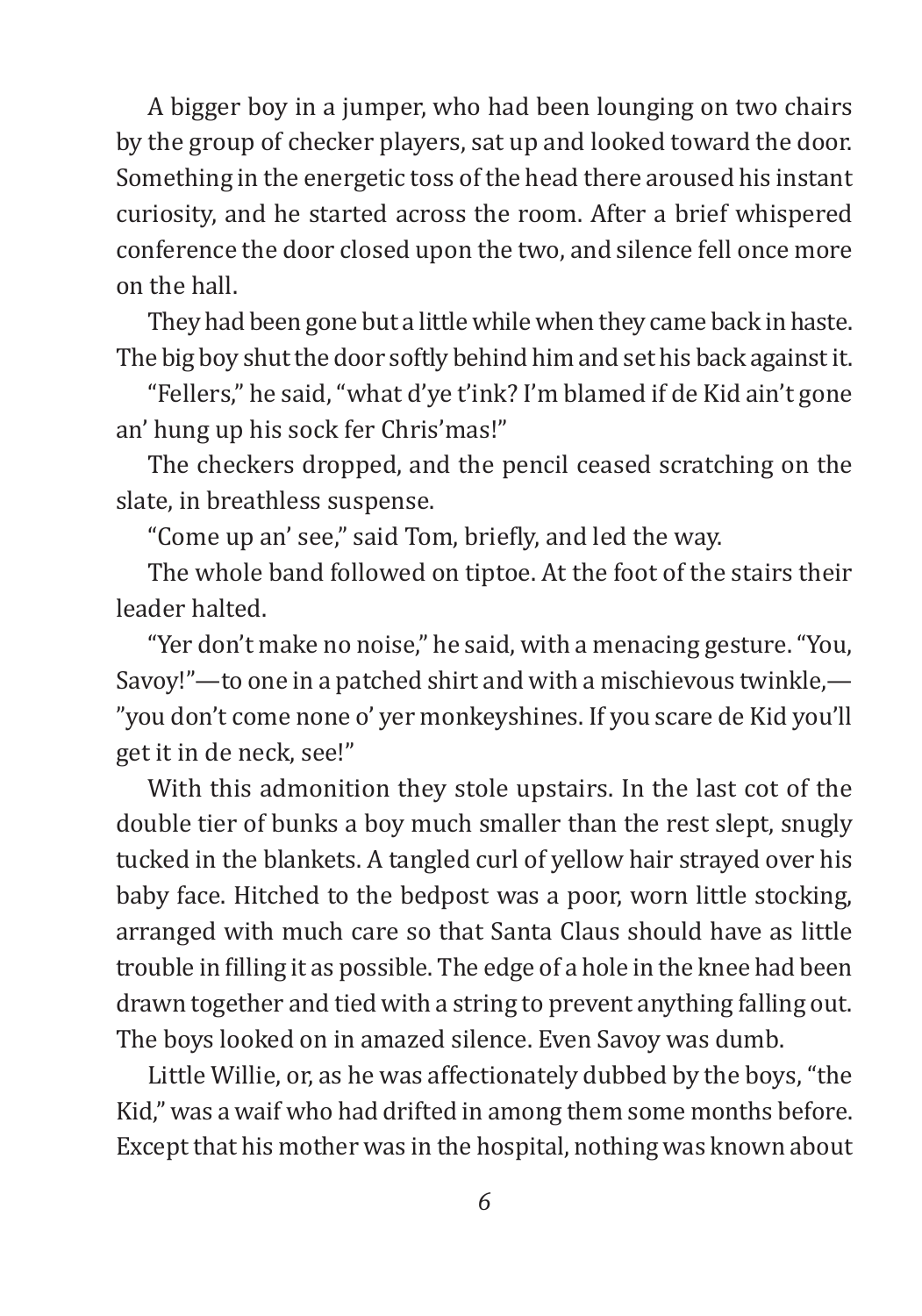him, which was regular and according to the rule of the house. Not as much was known about most of its patrons; few of them knew more themselves, or cared to remember. Santa Claus had never been anything to them but a fake to make the colored supplements sell. The revelation of the Kid's simple faith struck them with a kind of awe. They sneaked quietly downstairs.

"Fellers," said Tom, when they were all together again in the big room,—by virtue of his length, which had given him the nickname of "Stretch," he was the speaker on all important occasions,—"ye seen it yerself. Santy Claus is a-comin' to this here joint tonight. I wouldn't 'a' believed it. I ain't never had no dealin's wid de ole guy. He kinder forgot I was around, I guess. But de Kid says he is a-comin' tonight, an' what de Kid says goes."

Then he looked round expectantly. Two of the boys, "Gimpy" and Lem, were conferring aside in an undertone. Presently Gimpy, who limped, as his name indicated, spoke up.

"Lem says, says he—"

"Gimpy, you chump! you'll address de chairman," interrupted Tom, with severe dignity, "or you'll get yer jaw broke, if yer leg is short, see!"

"Cut it out, Stretch," was Gimpy's irreverent answer. "This here ain't no regular meetin', an' we ain't goin' to have none o' yer rot. Lem, he says, says he, let's break de bank an' fill de Kid's sock. He won't know but it wuz ole Santy done it."

A yell of approval greeted the suggestion. The chairman, bound to exercise the functions of office in season and out of season, while they lasted, thumped the table.

"It is regular motioned an' carried," he announced, "that we break de bank fer de Kid's Chris'mas. Come on, boys!"

The bank was run by the house, with the superintendent as paying teller. He had to be consulted, particularly as it was past banking hours;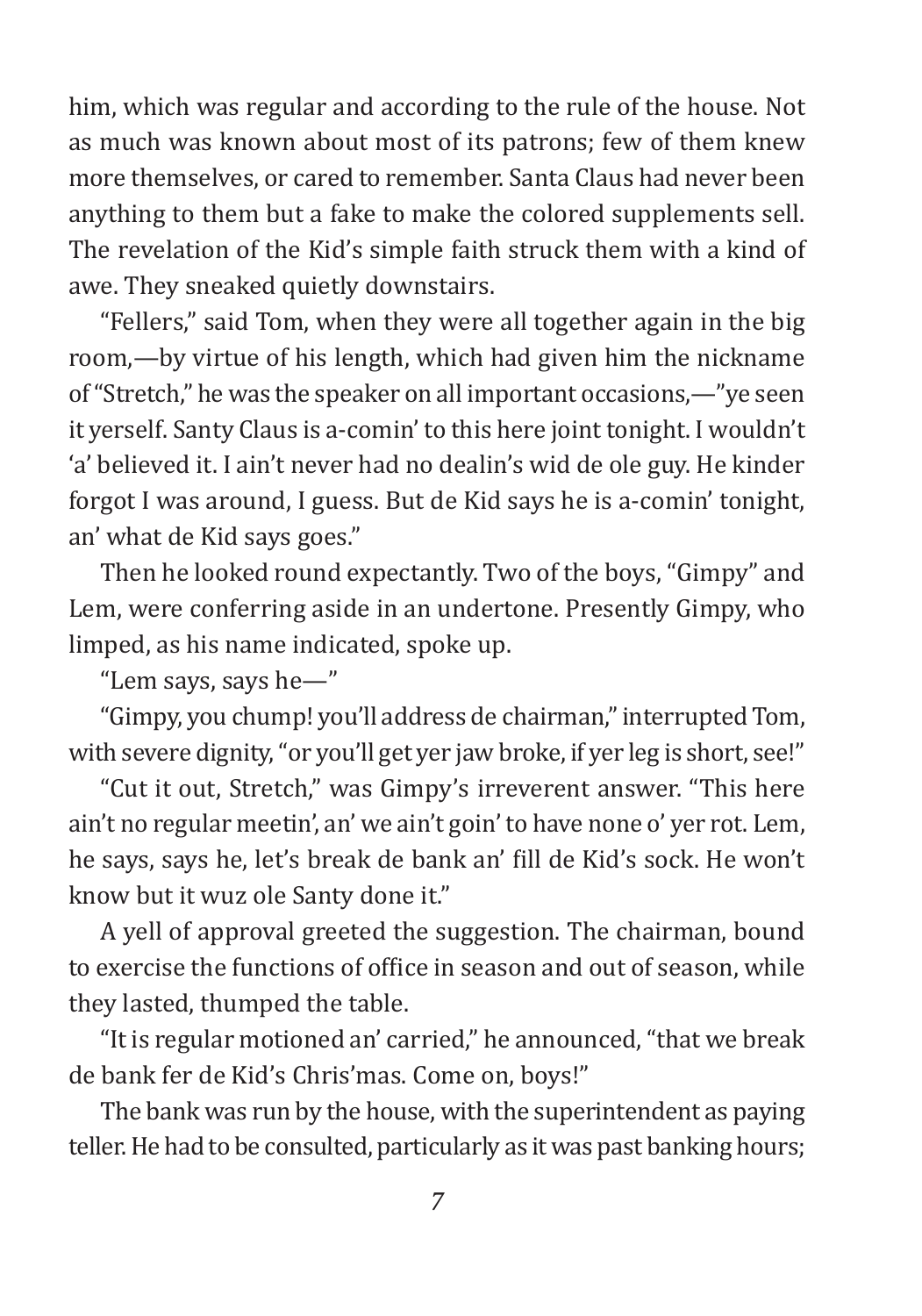

## Is There a Santa Claus?



**"** Dear Mr. Riis:<br>"A little chap of six on the Western frontier writes to us: "'Will you please tell me if there is a Santa Claus? Papa says not.' "Won't you answer him?"

That was the message that came to me from an editor last December just as I was going on a journey. Why he sent it to me I don't know. Perhaps it was because, when I was a little chap, my home was way up toward that white north where even the little boys ride in sleds behind reindeer, as they are the only horses they have. Perhaps it was because when I was a young lad I knew Hans Christian Andersen, who surely ought to know, and spoke his tongue. Perhaps it was both. I will ask the editor when I see him. Meanwhile, here was his letter, with Christmas right at the door, and, as I said, I was going on a journey.

I buttoned it up in my greatcoat along with a lot of other letters I didn't have time to read, and I thought as I went to the depot what a pity it was that my little friend's papa should have forgotten about Santa Claus. We big people do forget the strangest way, and then we haven't got a bit of a good time any more.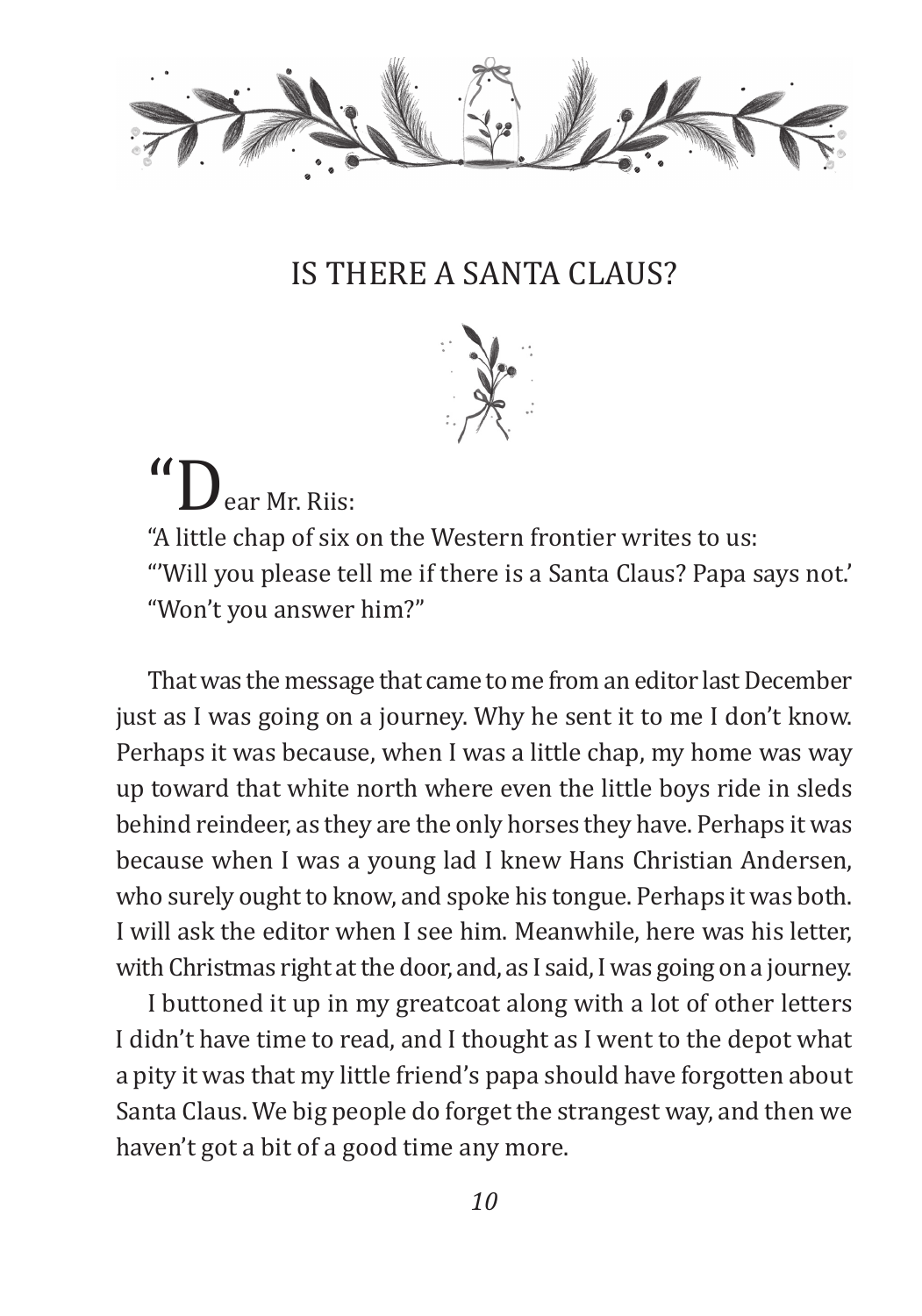No Santa Claus! If you had asked that car full of people I would have liked to hear the answers they would have given you. No Santa Claus! Why, there was scarce a man in the lot who didn't carry a bundle that looked as if it had just tumbled out of his sleigh. I felt of one slyly, and it was a boy's sled—a "flexible flyer," I know, because he left one at our house the Christmas before; and I distinctly heard the rattling of a pair of skates in that box in the next seat. They were all good-natured, every one, though the train was behind time—that is a sure sign of Christmas. The brakeman wore a piece of mistletoe in his cap and a broad grin on his face, and he said "Merry Christmas" in a way to make a man feel good all the rest of the day. No Santa Claus, is there? You just ask him!

And then the train rolled into the city under the big gray dome to which George Washington gave his name, and by-and-by I went through a doorway which all American boys would rather see than go to school a whole week, though they love their teacher dearly. It is true that last winter my own little lad told the kind man whose house it is that he would rather ride up and down in the elevator at the hotel, but that was because he was so very little at the time and didn't know things rightly, and, besides, it was his first experience with an elevator.

As I was saying, I went through the door into a beautiful white hall with lofty pillars, between which there were regular banks of holly with the red berries shining through, just as if it were out in the woods! And from behind one of them there came the merriest laugh you could ever think of. Do you think, now, it was that letter in my pocket that gave that guilty little throb against my heart when I heard it, or what could it have been? I hadn't even time to ask myself the question, for there stood my host all framed in holly, and with the heartiest handclasp.

"Come in," he said, and drew me after. "The coffee is waiting." And he beamed upon the table with the most Christmas face as he poured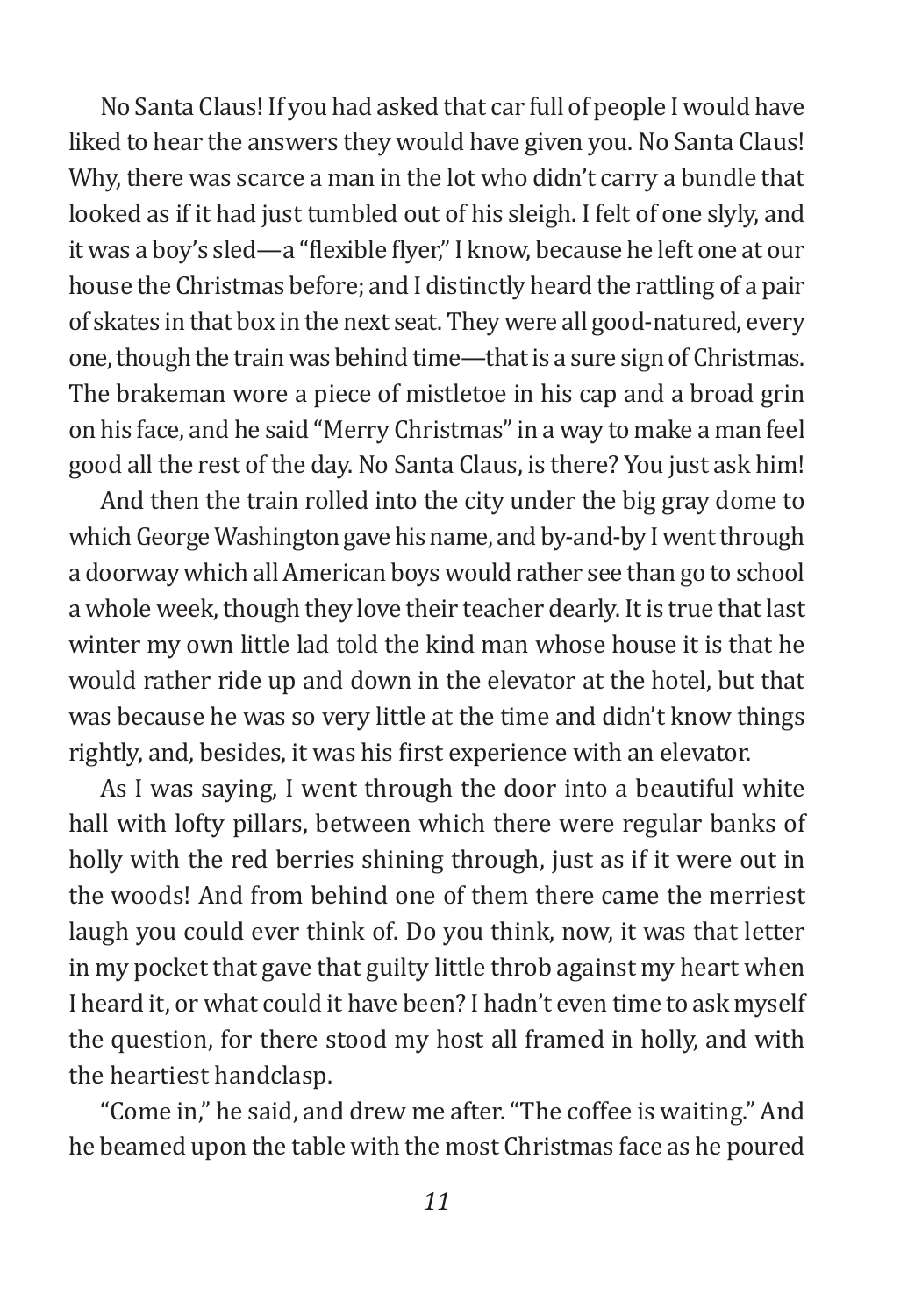

# **CONTENTS**



### **Christmas Stories,**

| The Crogans' Christmas in the Snowshed 16       |  |
|-------------------------------------------------|--|
|                                                 |  |
|                                                 |  |
|                                                 |  |
|                                                 |  |
|                                                 |  |
| What the Christmas Sun Saw in the Tenements 94  |  |
|                                                 |  |
| The Little Dollar's                             |  |
|                                                 |  |
|                                                 |  |
| A CHRISTMAS MYSTERY The Story of Three Wise Men |  |
|                                                 |  |